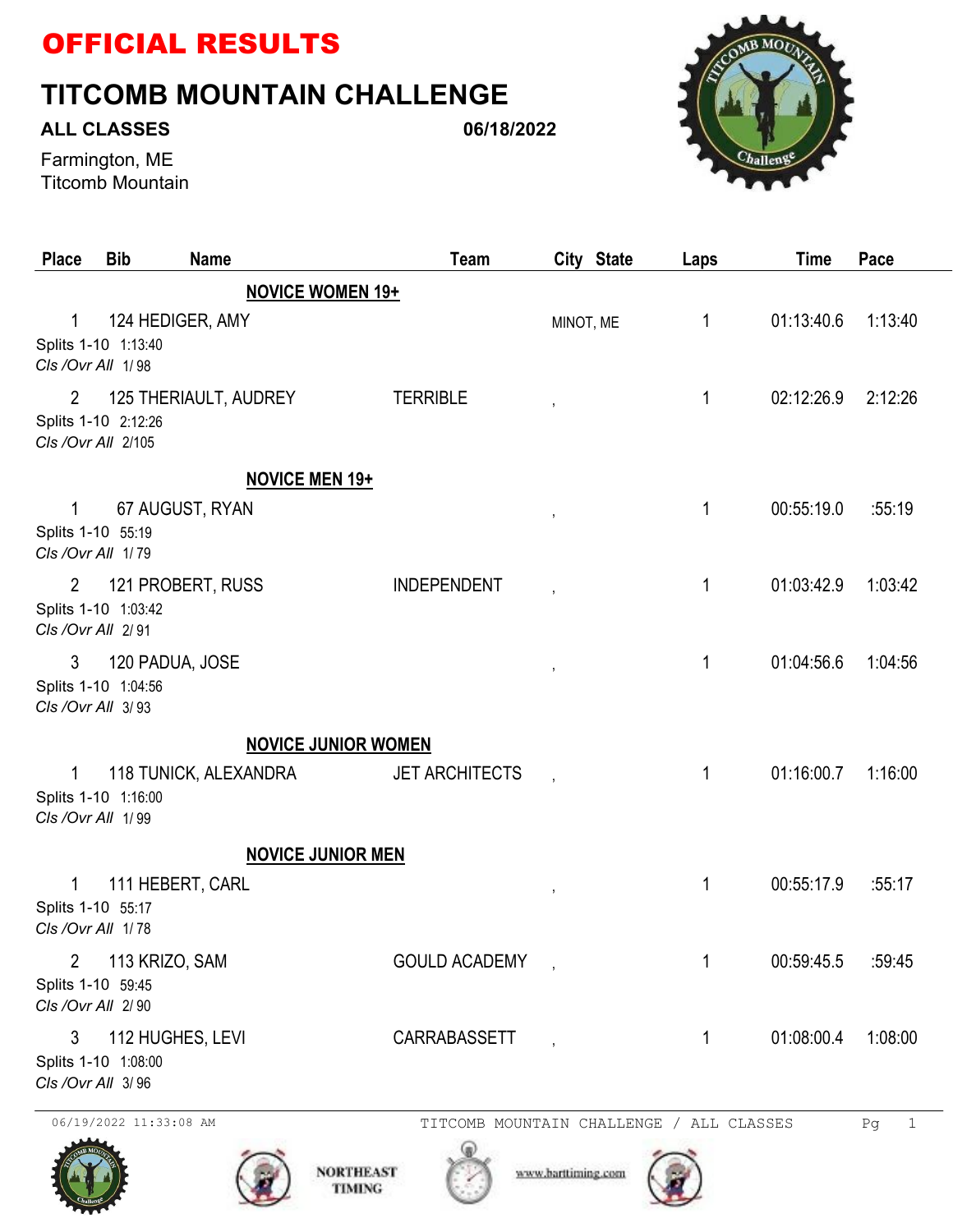| <b>Place</b>                                                | <b>Bib</b>         | <b>Name</b>                            | Team                  | City State               | Laps           | <b>Time</b> | Pace    |
|-------------------------------------------------------------|--------------------|----------------------------------------|-----------------------|--------------------------|----------------|-------------|---------|
| 4<br>Splits 1-10 1:28:42<br>CIs / Ovr All 4/101             | 114 PRATT, CHAISE  |                                        | <b>PRATT TRUCKING</b> |                          | 1              | 01:28:42.5  | 1:28:42 |
| 5<br>Splits 1-10 2:12:21<br>CIs /Ovr All 5/104              |                    | 115 THERIAULT, SIMON                   | <b>TERRIBLE</b>       |                          | 1              | 02:12:21.0  | 2:12:21 |
|                                                             |                    | <b>SPORT WOMEN 19+</b>                 |                       |                          |                |             |         |
| 1<br>Splits 1-10 59:46<br>CIs / Ovr All 1/70                | 105 COLE, KIM      | 59:51<br>$1/67$                        |                       | $\overline{\phantom{a}}$ | $\overline{2}$ | 01:59:38.0  | :59:49  |
| $\overline{2}$<br>Splits 1-10 1:05:46<br>CIs / Ovr All 2/81 | 108 SMITH, CHLOE   | 1:11:22<br>2/80                        |                       |                          | $\overline{2}$ | 02:17:09.2  | 1:08:34 |
| 3<br>Splits 1-10 1:07:44<br>CIs /Ovr All 3/86               | 106 JOYCE, SHELLEY | 1:14:46<br>3/85                        |                       | $\overline{\phantom{a}}$ | $\overline{2}$ | 02:22:31.4  | 1:11:15 |
| 4<br>Splits 1-10 1:16:28<br>CIs /Ovr All 5/94               |                    | 107 RICHARD, SANDY<br>1:22:03<br>4/89  | <b>TEAM WILLIE</b>    |                          | $\overline{2}$ | 02:38:32.6  | 1:19:16 |
| 5<br>Splits 1-10 1:14:20<br>CIs / Ovr All 4/92              |                    | 109 WHITNEY, BRENNA<br>1:27:56<br>5/91 |                       |                          | $\overline{2}$ | 02:42:16.8  | 1:21:08 |
|                                                             |                    | <b>SPORT JUNIOR WOMEN</b>              |                       |                          |                |             |         |
| 1<br>Splits 1-10 57:17<br>CIs /Ovr All 1/66                 |                    | 74 BROCHU, AUBRIE<br>59:48<br>1/62     | BARKER MOUNTAIN,      |                          | $\overline{2}$ | 01:57:06.5  | :58:33  |
|                                                             |                    | <b>SPORT MALE JUNIOR</b>               |                       |                          |                |             |         |
| 1<br>Splits 1-10 46:57<br>CIs / Ovr All 1/43                |                    | 71 MCCOURT, HENRI<br>49:53<br>$1/39$   | <b>NORTH AMERICAN</b> |                          | $\overline{2}$ | 01:36:50.7  | :48:25  |
| $\overline{2}$<br>Splits 1-10 1:04:21<br>Cls /Ovr All 2/76  |                    | 70 HEBERT, LINDEN<br>1:13:09<br>2/82   |                       | $^\mathrm{''}$           | $\overline{2}$ | 02:17:31.4  | 1:08:45 |







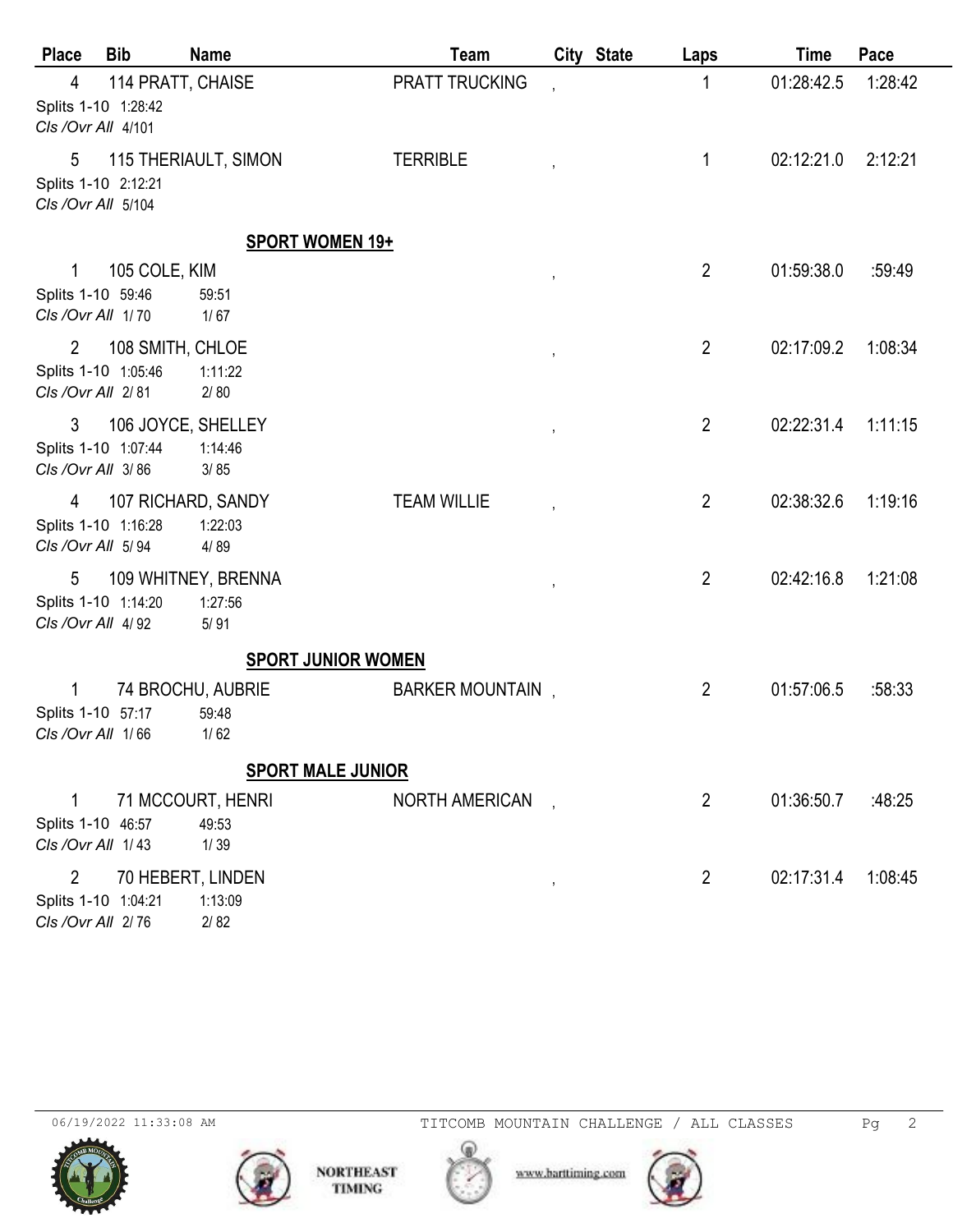| <b>Place</b>                                              | <b>Bib</b>        | <b>Name</b>                               | Team                           |               | City State      | Laps           | <b>Time</b> | Pace    |
|-----------------------------------------------------------|-------------------|-------------------------------------------|--------------------------------|---------------|-----------------|----------------|-------------|---------|
|                                                           |                   | <b>SPORT MEN 19-49</b>                    |                                |               |                 |                |             |         |
| 1<br>Splits 1-10 48:24                                    |                   | 83 KARAHALIOS, NICK<br>48:45              | EAST COAST BEAST KENNEBUNK, ME |               |                 | $\overline{2}$ | 01:37:09.9  | :48:34  |
| CIs / Ovr All 2/48                                        |                   | $1/40$                                    |                                |               |                 |                |             |         |
| $\overline{2}$<br>Splits 1-10 48:20<br>CIs / Ovr All 1/47 | 81 HASKELL, ERIC  | 49:14<br>2/41                             |                                |               |                 | $\overline{2}$ | 01:37:35.1  | :48:47  |
| 3<br>Splits 1-10 49:49<br>Cls /Ovr All 3/51               | 80 GALVIN, JEFF   | 55:20<br>3/51                             | PORTLAND VELO                  |               | SCARBOROUGH, ME | $\overline{2}$ | 01:45:09.6  | :52:34  |
| 4<br>Splits 1-10 54:01<br>Cls /Ovr All 4/59               | 88 WOTTON, MATT   | 57:50<br>4/61                             |                                |               |                 | $\overline{2}$ | 01:51:51.9  | :55:55  |
| 5<br>Splits 1-10 55:27<br>CIs /Ovr All 6/63               | 87 WELCH, JAMIE   | 1:01:41<br>$5/63$                         | <b>COOS CYCLING</b>            |               |                 | $\overline{2}$ | 01:57:09.6  | :58:34  |
| 6<br>Splits 1-10 55:25<br>CIs /Ovr All 5/62               | 84 MASKELL, JONAH | 1:02:13<br>6/64                           |                                |               |                 | $\overline{2}$ | 01:57:38.9  | :58:49  |
| $\overline{7}$<br>Splits 1-10 58:42<br>CIs /Ovr All 7/68  | 82 HEDIGER, DAVID | 59:51<br>7/66                             |                                | MINOT, ME     |                 | $\overline{2}$ | 01:58:34.6  | :59:17  |
| 8<br>Splits 1-10 59:12<br>CIs /Ovr All 8/69               | 100 HEBERT, SETH  | 1:07:07<br>8/74                           |                                |               |                 | $\overline{2}$ | 02:06:20.7  | 1:03:10 |
| 9<br>Splits 1-10 1:05:46<br>CIs /Ovr All 9/82             | 78 CECH, EUGENE   | 1:11:23<br>9/81                           |                                |               |                 | 2              | 02:17:10.3  | 1:08:35 |
| 10<br>Splits 1-10 1:06:19<br>CIs / Ovr All 10/83          | 86 PRATT, JOSH    | 1:25:45<br>10/87                          | <b>PRATT TRUCKING</b>          |               |                 | $\overline{2}$ | 02:32:04.9  | 1:16:02 |
| 11<br>Splits 1-10 1:18:15<br>Cls / Ovr All 11/97          |                   | 85 OLMSTEAD, JONATHAN<br>1:25:07<br>11/92 |                                | $\pmb{\cdot}$ |                 | $\overline{2}$ | 02:43:23.4  | 1:21:41 |







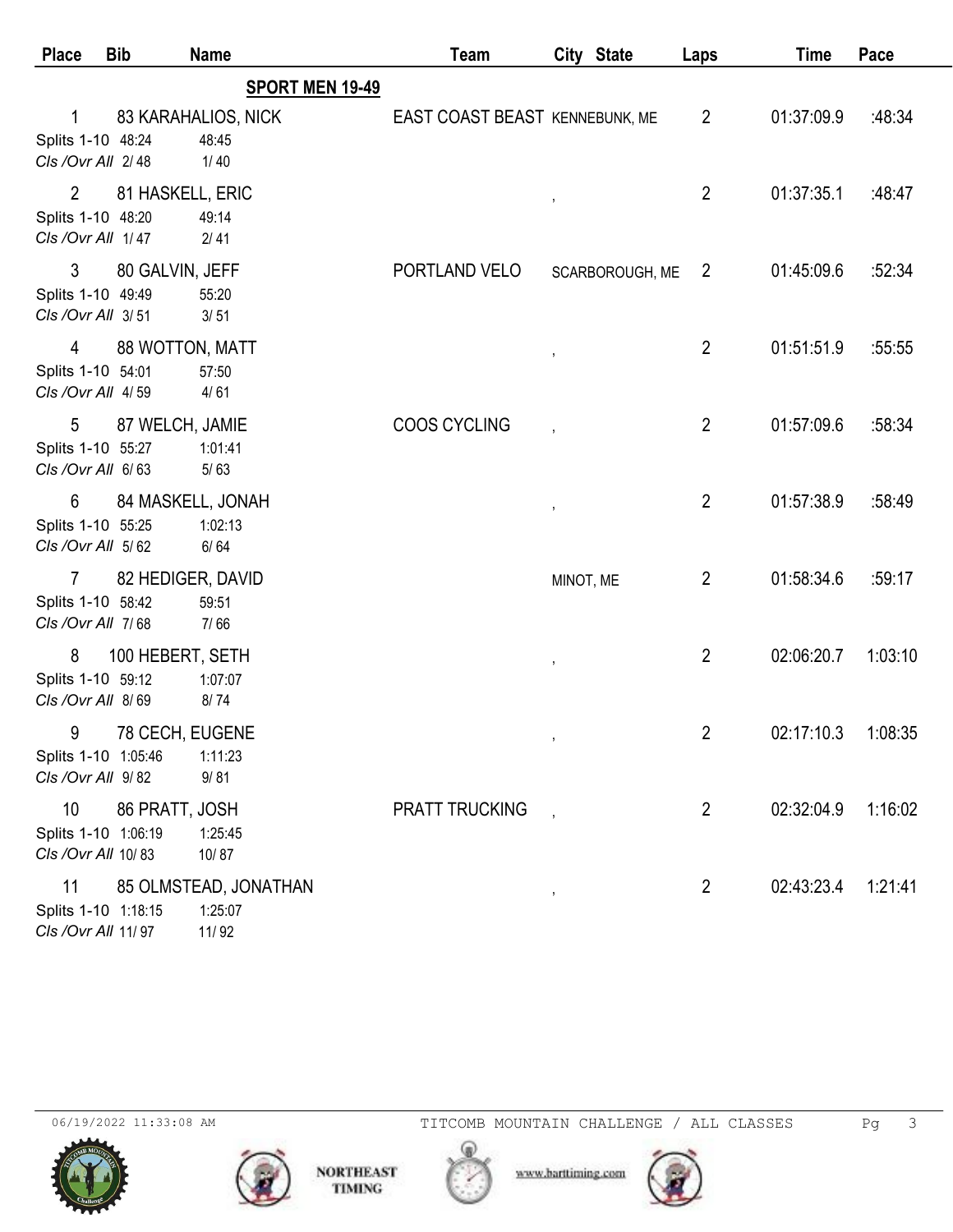| <b>Place</b>                                                | <b>Bib</b>         | <b>Name</b>                          |                         | Team                                  |   | City State    | Laps           | Time       | Pace    |
|-------------------------------------------------------------|--------------------|--------------------------------------|-------------------------|---------------------------------------|---|---------------|----------------|------------|---------|
|                                                             |                    |                                      | SPORT MEN 50+           |                                       |   |               |                |            |         |
| 1<br>Splits 1-10 51:08<br>CIs / Ovr All 1/54                | 97 SMITH, CHRIS    | 52:21<br>1/47                        |                         | SMITH & COMPANY .                     |   |               | $\overline{2}$ | 01:43:29.6 | :51:44  |
| $\overline{2}$<br>Splits 1-10 51:29<br>CIs / Ovr All 2/57   | 99 VEAYO, GREG     | 53:44<br>$2/52$                      |                         | <b>CEME</b>                           |   |               | $\overline{2}$ | 01:45:13.6 | :52:36  |
| 3<br>Splits 1-10 55:10<br>CIs / Ovr All 3/61                | 95 RICHARD, TODD   | 1:05:09<br>3/69                      |                         | <b>TEAM WILLIE</b>                    |   |               | $\overline{2}$ | 02:00:19.5 | 1:00:09 |
| 4<br>Splits 1-10 59:56<br>Cls /Ovr All 5/73                 | 96 SCHWARZ, MARK   | 1:02:53<br>4/70                      |                         | <b>CR NEMBA</b>                       |   |               | $\overline{2}$ | 02:02:49.9 | 1:01:24 |
| 5<br>Splits 1-10 59:47<br>Cls /Ovr All 4/71                 | 92 JEWETT, LLOYD   | 1:03:23<br>5/72                      |                         |                                       |   |               | $\overline{2}$ | 02:03:10.2 | 1:01:35 |
| 6<br>Splits 1-10 1:02:02<br>CIs / Ovr All 6/75              | 90 GOLAY, MIKE     | 1:03:05<br>$6/73$                    |                         | <b>HUP UNITED</b>                     |   |               | $\overline{2}$ | 02:05:08.3 | 1:02:34 |
| $\overline{7}$<br>Splits 1-10 1:05:34<br>CIs / Ovr All 7/80 | 94 LEVIN, MATTHEW  | 1:07:44<br>7/79                      |                         |                                       | , |               | $\overline{2}$ | 02:13:19.0 | 1:06:39 |
| 8<br>Splits 1-10 1:07:15<br>CIs / Ovr All 8/84              | 91 HAINS, AVRAM    | 1:11:16<br>8/84                      |                         | <b>GIGANTIC HAWK</b>                  |   |               | $\overline{2}$ | 02:18:32.0 | 1:09:16 |
| 9<br>Splits 1-10 1:08:07<br>CIs /Ovr All 9/87               | 98 TRIDER, CHRIS   | 1:18:19<br>9/86                      |                         |                                       |   |               | $\overline{2}$ | 02:26:26.6 | 1:13:13 |
|                                                             |                    |                                      | <b>EXPERT WOMEN 19+</b> |                                       |   |               |                |            |         |
| 1<br>Splits 1-10 52:49<br>Cls /Ovr All 2/39                 | 27 DUNN, EILEEN    | 56:03<br>$2/43$                      | 57:08<br>2/44           | <b>BMB (BARKER</b><br>2:14:00<br>1/37 |   |               | 4              | 05:00:02.1 | 1:15:00 |
| $\overline{2}$<br>Splits 1-10 50:04<br>CIs / Ovr All 1/34   |                    | 28 OUELLETTE, KERRY<br>51:10<br>1/33 | 53:26<br>$1/35$         | SPINNINO SUGAR                        |   | KINGFIELD, ME | 3              | 02:34:41.8 | :51:33  |
| 3<br>Splits 1-10 56:03<br>CIs /Ovr All 3/46                 | 29 TUNICK, ALLISON | 57:03<br>$3/50$                      | 59:35<br>3/48           | <b>JET ARCHITECTS</b>                 |   |               | 3              | 02:52:42.2 | :57:34  |



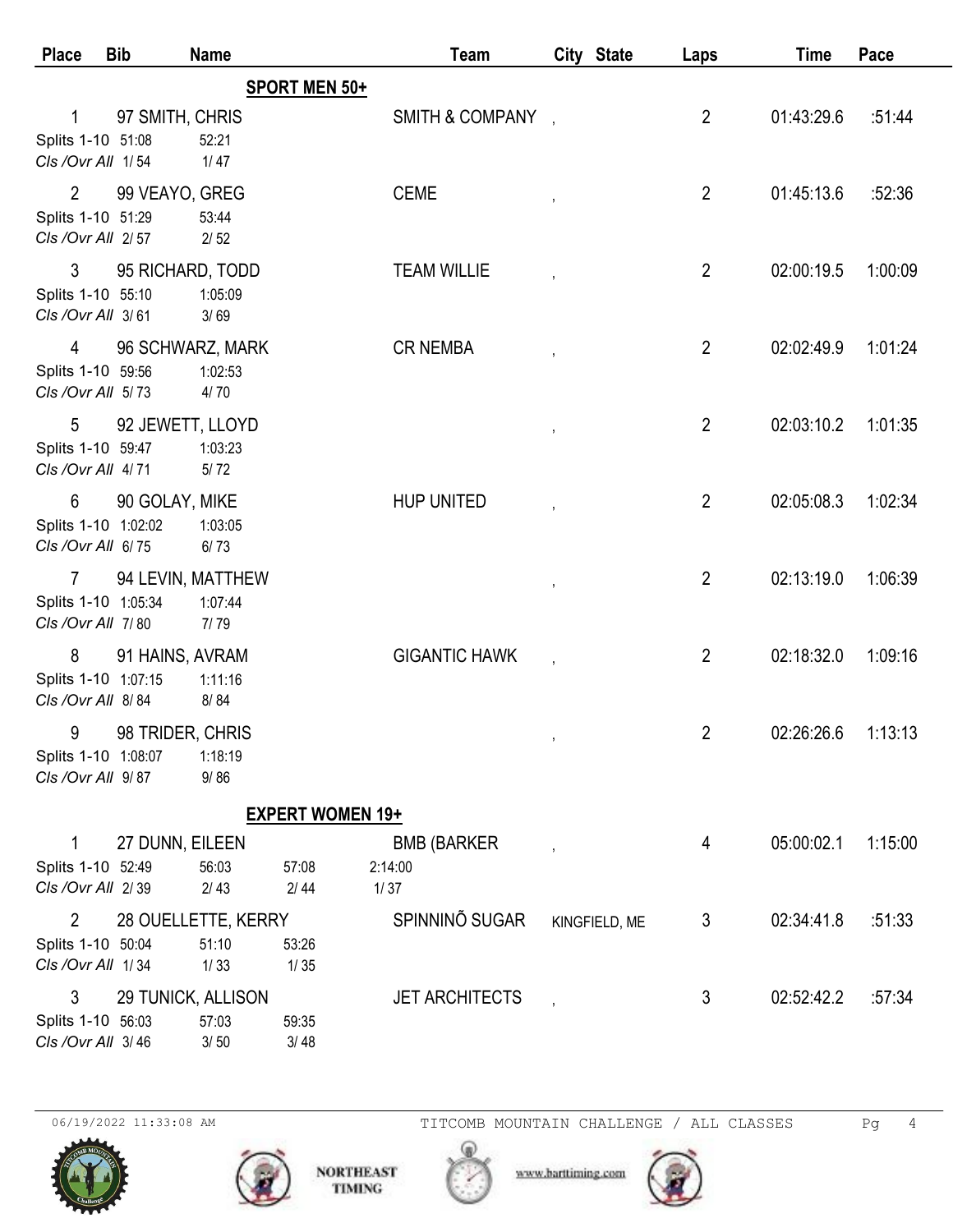| <b>Place</b>                                              | <b>Bib</b>     | <b>Name</b>                              |                          | Team                 | City State | Laps           | <b>Time</b> | Pace   |
|-----------------------------------------------------------|----------------|------------------------------------------|--------------------------|----------------------|------------|----------------|-------------|--------|
|                                                           |                |                                          | <b>EXPERT JUNIOR MEN</b> |                      |            |                |             |        |
| Splits 1-10 40:06<br>CIs / Ovr All 1/10                   |                | 1 CONDIT, BENJAMIN<br>46:15<br>$1/14$    | 48:46<br>1/15            | <b>RAINBOW BIKES</b> |            | 3              | 02:15:07.6  | :45:02 |
| $\overline{2}$<br>Splits 1-10 40:35<br>CIs / Ovr All 2/11 |                | 2 WELCH, PARKER<br>47:03<br>$2/16$       | 48:08<br>$2/16$          | <b>BMB RACING</b>    |            | 3              | 02:15:46.6  | :45:15 |
|                                                           |                |                                          | <b>EXPERT MEN 50+</b>    |                      |            |                |             |        |
| $\mathbf{1}$<br>Splits 1-10 42:25<br>Cls /Ovr All 1/5     |                | 12 SOLOMON, AARON<br>44:09<br>1/8        | 44:21<br>1/7             | PVC / RYNO POWER,    |            | 3              | 02:10:56.9  | :43:38 |
| $\overline{2}$<br>Splits 1-10 42:27<br>CIs /Ovr All 2/6   | 13 VOGEL, PAUL | 44:21<br>$2/9$                           | 44:16<br>2/8             | <b>BMB RACING</b>    |            | $\mathfrak{Z}$ | 02:11:06.1  | :43:42 |
| 3<br>Splits 1-10 44:31<br>CIs / Ovr All 3/13              |                | 14 WHITE, CHRISTOPHER<br>47:17<br>3/18   | 47:10<br>3/17            | <b>SOALL VIET</b>    |            | 3              | 02:18:59.6  | :46:19 |
| 4<br>Splits 1-10 46:16<br>CIs / Ovr All 4/20              | 5 COX, PAUL    | 48:25<br>4/21                            | 50:54<br>4/23            | RIVERSIDE RACING.    |            | 3              | 02:25:36.5  | :48:32 |
| 5<br>Splits 1-10 46:29<br>CIs / Ovr All 5/21              |                | 9 LARSON, ANDERS<br>49:37<br>$5/24$      | 51:01<br>$5/24$          | <b>BIKEMAN.COM</b>   |            | 3              | 02:27:09.4  | :49:03 |
| 6<br>Splits 1-10 48:35<br>CIs / Ovr All 7/27              |                | 6 D'ALESSANDRO, RICHARD<br>50:41<br>6/26 | 52:46<br>6/30            | <b>RAINBOW BIKES</b> |            | 3              | 02:32:03.3  | :50:41 |
| $\overline{7}$<br>Splits 1-10 48:23<br>CIs /Ovr All 6/26  |                | 8 LAQUALIA, JOHN<br>52:41<br>7/32        | 59:44<br>7/39            | TEAM HOLD MY         |            | 3              | 02:40:50.3  | :53:36 |
| 8<br>Splits 1-10 52:43<br>CIs / Ovr All 8/38              |                | 30 PERROTTI, RICHARD<br>53:34<br>8/42    | 56:42<br>8/40            | <b>JRACYC</b>        |            | 3              | 02:43:00.3  | :54:20 |





www.barttiming.com

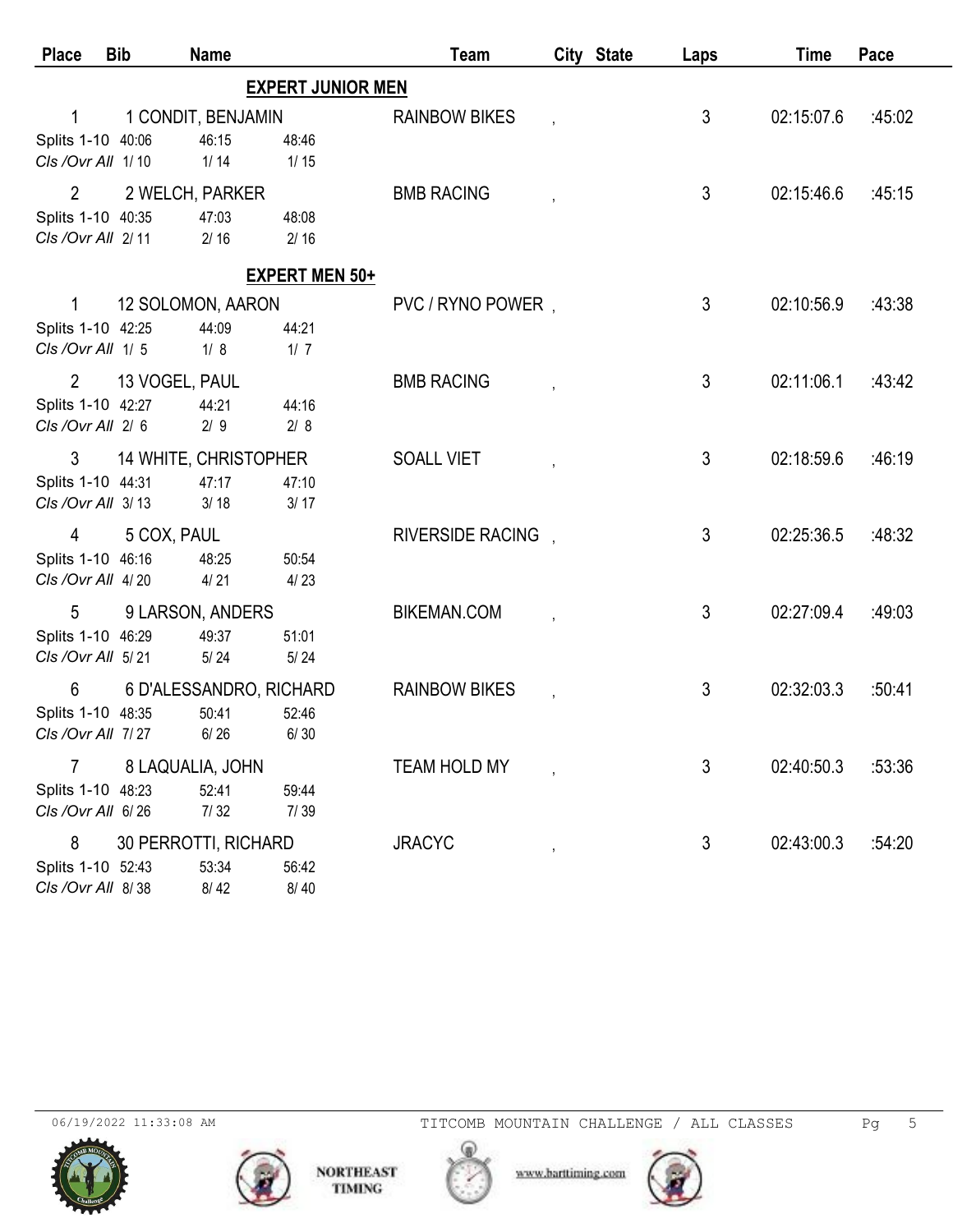| <b>Place</b>                                             | <b>Bib</b>      | <b>Name</b>                           |                                   |                                            | Team                                     |                        | City State | Laps           | <b>Time</b> | Pace    |
|----------------------------------------------------------|-----------------|---------------------------------------|-----------------------------------|--------------------------------------------|------------------------------------------|------------------------|------------|----------------|-------------|---------|
| 1                                                        |                 |                                       | <b>Did Not Finish</b>             |                                            | CARRABASSETT                             |                        |            | $\overline{2}$ | 02:05:58.5  | 1:02:59 |
| Splits 1-10 1:37:51<br>CIs / Ovr All 3/100               |                 | 7 HUGHES, J. DAVID<br>28:06<br>$1/65$ |                                   |                                            |                                          |                        |            |                |             |         |
|                                                          |                 |                                       | <b>EXPERT MEN 19-49</b>           |                                            |                                          |                        |            |                |             |         |
| 1<br>Splits 1-10 41:29<br>Cls /Ovr All 1/1               |                 | 20 LAMPTON, ADAM<br>44:53<br>1/7      | 46:00<br>$1/10$                   |                                            | PORTLAND VELO                            |                        |            | 3              | 02:12:23.8  | :44:07  |
| $\overline{2}$<br>Splits 1-10 42:28<br>CIs / Ovr All 2/7 | 18 GOODELL, DAN | 44:47<br>$2/10$                       | 45:55<br>2/11                     |                                            | RIVERSIDE RACING.                        |                        |            | $\mathfrak{Z}$ | 02:13:12.3  | :44.24  |
| 3<br>Splits 1-10 44:39<br>CIs / Ovr All 3/14             |                 | 23 SAVIGNANO, SEAN<br>46:45<br>3/17   | 48:45<br>3/18                     |                                            | RAINBOW BICYCLE,                         |                        |            | $\mathfrak{Z}$ | 02:20:10.5  | :46:43  |
| 4<br>Splits 1-10 46:01<br>CIs / Ovr All 4/19             |                 | 22 RUDNICKI, ANDY<br>47:28<br>4/20    | 49:04<br>4/20                     |                                            |                                          |                        |            | 3              | 02:22:34.7  | :47:31  |
| 5<br>Splits 1-10 49:45<br>Cls /Ovr All 5/31              |                 | 21 PIMENTEL, ALAN<br>50:22<br>$5/28$  | 53:21<br>5/33                     | <b>SOALL VIET</b>                          |                                          |                        |            | 3              | 02:33:29.1  | :51:09  |
| 6<br>Splits 1-10 49:45<br>CIs /Ovr All 6/30              |                 | 24 TUNICK, JOSHUA<br>52:48<br>6/36    | 56:47<br>6/38                     |                                            | <b>JET ARCHITECTS</b>                    |                        |            | $\mathfrak{Z}$ | 02:39:21.5  | :53:07  |
|                                                          |                 |                                       | <b>Did Not Finish</b>             |                                            |                                          |                        |            |                |             |         |
| 3<br>Splits 1-10 47:14<br>CIs / Ovr All 1/22             |                 | 19 KILBURN, STEVEN                    |                                   |                                            |                                          | $\,$                   |            | 1              | 00:47:14.2  | :47:14  |
|                                                          |                 |                                       | <b>MEN'S 40+ 4 HOUR ENDURANCE</b> |                                            |                                          |                        |            |                |             |         |
| 1<br>Splits 1-10 40:35<br>CIs / Ovr All 1/12             |                 | 38 COLAVOLPE, RON<br>41:57<br>$1/5$   | 43:20<br>$1/5$                    | 44:17<br>$1/5$                             | 44:02<br>$1/5$                           | $\,$<br>45:05<br>$1/5$ |            | 6              | 04:19:18.3  | :43:13  |
| $\overline{2}$<br>Splits 1-10 45:20<br>Cls /Ovr All 2/25 |                 | 36 CAPKA, VLADIMIR<br>46:34<br>$2/22$ | 48:24<br>$2/21$                   | 49:11<br>2/13                              | <b>RIVERSIDE RACING</b><br>47:44<br>2/11 |                        |            | 5              | 03:57:15.5  | :47:27  |
| 3<br>Splits 1-10 48:21<br>CIs / Ovr All 8/36             | 48 TARDIF, MATT | 49:15<br>6/29                         | 50:36<br>6/29                     | <b>FAST &amp; HAPPY</b><br>50:45<br>$5/16$ | 49:55<br>3/13                            |                        |            | 5              | 04:08:55.2  | :49:47  |



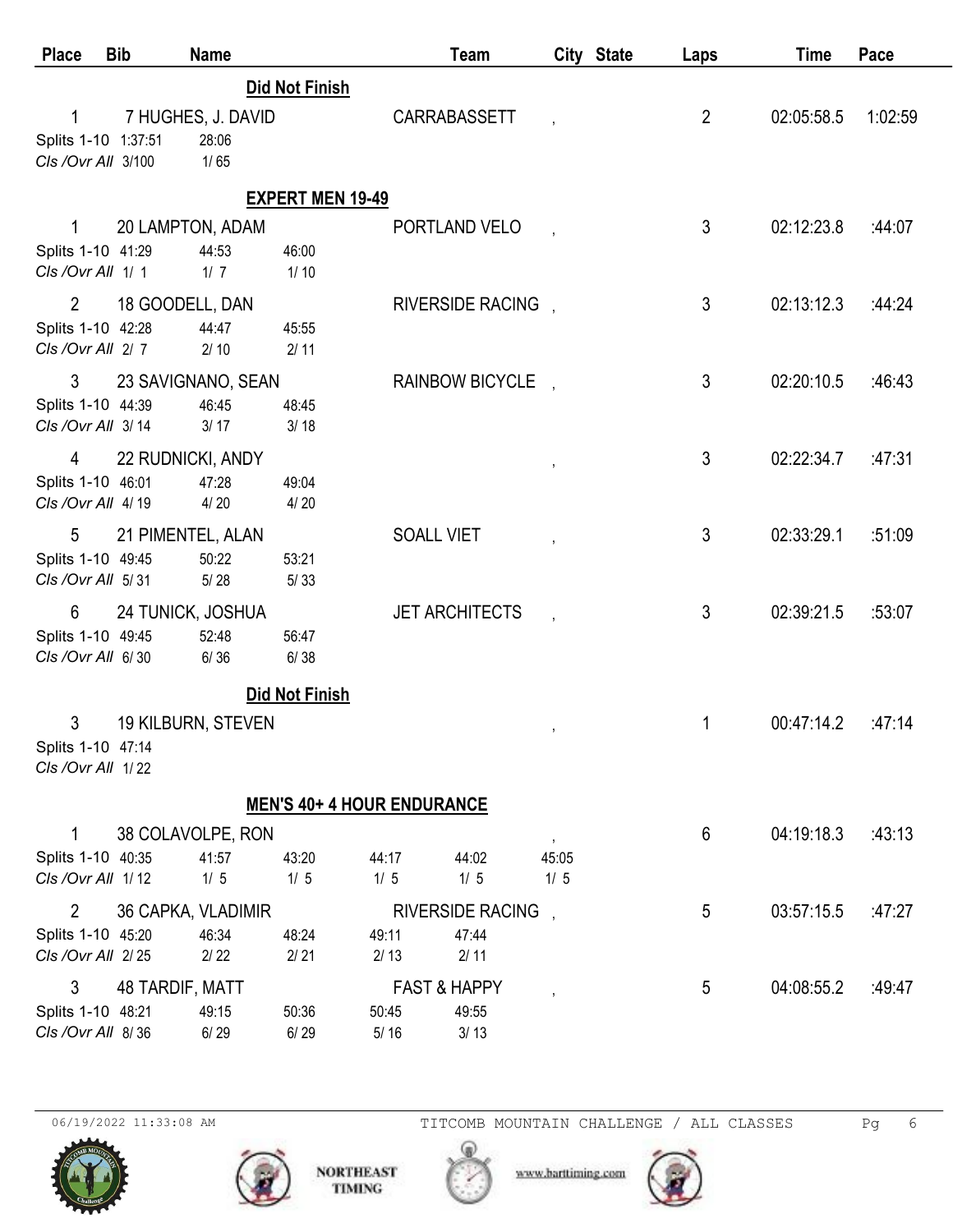| <b>Place</b>                             | <b>Bib</b>        | <b>Name</b>                 |                |                              | Team                  | City State | Laps           | <b>Time</b> | Pace    |
|------------------------------------------|-------------------|-----------------------------|----------------|------------------------------|-----------------------|------------|----------------|-------------|---------|
| 4                                        | 43 KERKAM, TED    |                             |                | <b>PVC</b>                   |                       |            | 5              | 04:09:22.5  | :49:52  |
| Splits 1-10 45:37                        |                   | 46:36                       | 49:15          | 51:36                        | 56:16                 |            |                |             |         |
| CIs / Ovr All 3/28                       |                   | 3/23                        | 3/22           | 3/14                         | 4/14                  |            |                |             |         |
| 5                                        |                   | 49 WOODHOUSE, KEVIN         |                | <b>FREELANCE</b>             |                       |            | 5              | 04:12:33.3  | :50:30  |
| Splits 1-10 46:47                        |                   | 48:07                       | 50:11          | 52:16                        | 55:10                 |            |                |             |         |
| CIs / Ovr All 5/32                       |                   | 4/25                        | 4/25           | 4/15                         | $5/16$                |            |                |             |         |
| 6                                        | 34 BONETA, RANDY  |                             |                | <b>BLUE COLLAR</b>           |                       |            | 5              | 04:16:04.4  | :51:12  |
| Splits 1-10 48:25                        |                   | 49:55                       | 51:38          | 53:36                        | 52:28                 |            |                |             |         |
| CIs / Ovr All 9/37                       |                   | 9/34                        | 8/32           | 6/18                         | 6/17                  |            |                |             |         |
| $\mathbf{7}$                             | 45 MINER, ALAN    |                             |                |                              | <b>RESCUE RACING</b>  |            | 5              | 04:19:45.6  | :51:57  |
| Splits 1-10 50:01                        |                   | 51:43                       | 52:29          | 53:52                        | 51:38                 |            |                |             |         |
| CIs / Ovr All 10/40                      |                   | 10/38                       | 10/37          | 8/21                         | 7/18                  |            |                |             |         |
| 8                                        | 41 DUNN, RON      |                             |                | <b>BMB RACING</b>            |                       |            | 5              | 04:20:59.4  | :52:11  |
| Splits 1-10 46:59<br>CIs / Ovr All 6/33  |                   | 50:56<br>7/30               | 51:57          | 53:53<br>7/19                | 57:11<br>8/19         |            |                |             |         |
|                                          |                   |                             | 7/31           |                              |                       |            |                |             |         |
| 9                                        | 42 FISHER, TIM    |                             |                |                              |                       |            | 4              | 03:31:39.9  | :52:54  |
| Splits 1-10 47:55<br>CIs / Ovr All 7/35  |                   | 50:05<br>8/31               | 54:22<br>9/36  | 59:17<br>9/22                |                       |            |                |             |         |
|                                          |                   |                             |                |                              |                       |            |                |             |         |
| 10                                       | 44 LARSSON, ERIC  |                             |                |                              | PORTLAND VELO         |            | 4              | 03:49:14.9  | :57:18  |
| Splits 1-10 55:49<br>CIs / Ovr All 11/53 |                   | 57:51<br>11/56              | 57:13<br>11/52 | 58:20<br>10/30               |                       |            |                |             |         |
|                                          |                   |                             |                |                              |                       |            |                |             |         |
| 11<br>Splits 1-10 1:02:16                | 40 DILLON, ROBERT | 1:05:50                     | 1:07:11        | <b>BMB RACING</b><br>1:10:02 |                       |            | 4              | 04:25:20.8  | 1:06:20 |
| Cls / Ovr All 13/67                      |                   | 13/71                       | 13/55          | 11/34                        |                       |            |                |             |         |
| 12                                       | 47 STACEY, DAVE   |                             |                | <b>BLUE COLLAR</b>           |                       |            | $\mathfrak{Z}$ | 02:27:49.5  | :49:16  |
| Splits 1-10 46:30                        |                   | 50:07                       | 51:11          |                              |                       |            |                |             |         |
| CIs / Ovr All 4/29                       |                   | $5/27$                      | $5/27$         |                              |                       |            |                |             |         |
| 13                                       | 50 SEVERS, QUINN  |                             |                |                              | <b>SLIPPING GEARS</b> |            | 3              | 02:54:39.1  | :58:13  |
| Splits 1-10 56:16                        |                   | 58:33                       | 59:49          |                              |                       |            |                |             |         |
| CIs / Ovr All 12/56                      |                   | 12/58                       | 12/53          |                              |                       |            |                |             |         |
| 14                                       |                   | <b>46 SCHADLICH, JARETT</b> |                |                              |                       | AUBURN, ME | $\overline{2}$ | 02:38:59.9  | 1:19:29 |
| Splits 1-10 1:13:59                      |                   | 1:25:00                     |                |                              |                       |            |                |             |         |
| CIs / Ovr All 14/89                      |                   | 14/88                       |                |                              |                       |            |                |             |         |



www.barttiming.com

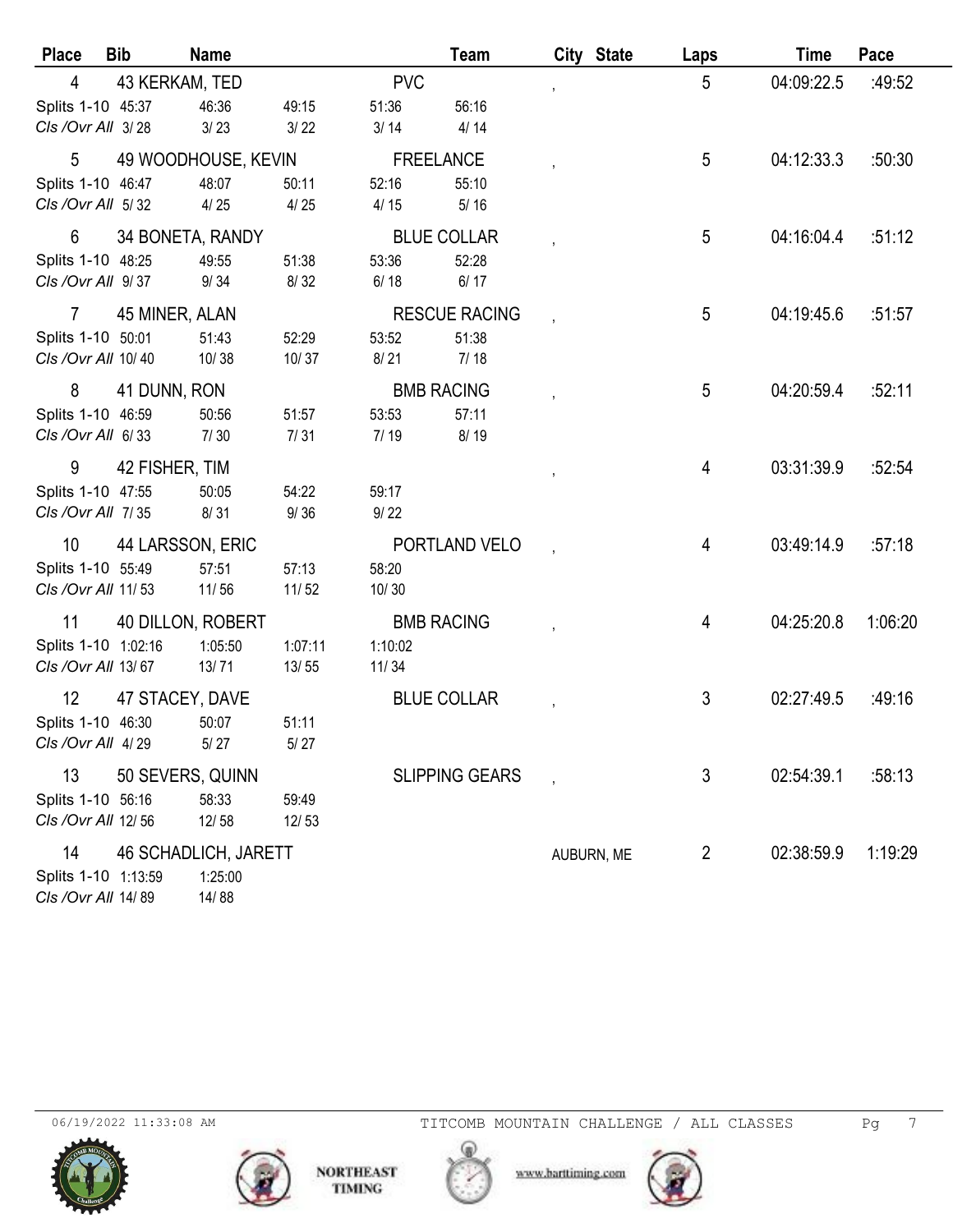| <b>Place</b>        | <b>Bib</b>       | <b>Name</b>          |                                      |                    | Team                  |                          | City State    | Laps           | Time       | Pace    |
|---------------------|------------------|----------------------|--------------------------------------|--------------------|-----------------------|--------------------------|---------------|----------------|------------|---------|
|                     |                  |                      | <b>Did Not Finish</b>                |                    |                       |                          |               |                |            |         |
| $\overline{2}$      |                  | 37 COBURN, ZACH      |                                      |                    |                       |                          |               | $\overline{2}$ | 02:13:34.3 | 1:06:47 |
| Splits 1-10 1:04:47 |                  | 1:08:47              |                                      |                    |                       |                          |               |                |            |         |
| Cls / Ovr All 2/72  |                  | 2/76                 |                                      |                    |                       |                          |               |                |            |         |
|                     |                  |                      | <b>WOMEN'S OPEN 4 HOUR ENDURANCE</b> |                    |                       |                          |               |                |            |         |
| 1                   | 101 DUNNEY, TIRA |                      |                                      |                    |                       |                          |               | 5              | 04:12:06.1 | :50:25  |
| Splits 1-10 50:13   |                  | 48:47                | 48:52                                | 52:06              | 52:06                 |                          |               |                |            |         |
| CIs / Ovr All 1/41  |                  | 1/35                 | 1/28                                 | 1/17               | $1/15$                |                          |               |                |            |         |
| $\overline{2}$      |                  | 64 MORTON, CATHY     |                                      | <b>BMB RACING</b>  |                       |                          |               | 4              | 03:43:43.0 | :55:55  |
| Splits 1-10 52:24   |                  | 55:07                | 56:46                                | 59:24              |                       |                          |               |                |            |         |
| Cls /Ovr All 2/45   |                  | $2/45$               | $2/45$                               | $2/28$             |                       |                          |               |                |            |         |
| 3                   |                  | 63 CURRIER, LINDSAY  |                                      | <b>BIKEMAN</b>     |                       |                          | KINGFIELD, ME | 4              | 04:34:11.3 | 1:08:32 |
| Splits 1-10 1:00:02 |                  | 1:04:22              | 1:13:38                              | 1:16:07            |                       |                          |               |                |            |         |
| CIs /Ovr All 3/64   |                  | 3/68                 | 3/57                                 | 3/36               |                       |                          |               |                |            |         |
|                     |                  |                      | <b>MEN'S OPEN 4 HOUR ENDURANCE</b>   |                    |                       |                          |               |                |            |         |
| 1                   | 69 INGERS, JAKE  |                      |                                      |                    |                       | $\mathbf{r}$             |               | 6              | 03:58:11.0 | :39:41  |
| Splits 1-10 38:36   |                  | 39:33                | 39:44                                | 40:27              | 40:37                 | 39:11                    |               |                |            |         |
| Cls /Ovr All 2/3    |                  | $1/1$                | 1/1                                  | 1/1                | 1/1                   | 1/1                      |               |                |            |         |
| $\overline{2}$      |                  | 53 COLAVOLPE, NATHAN |                                      | <b>RIDERS</b>      |                       | $\overline{\phantom{a}}$ |               | 6              | 04:01:22.9 | :40:13  |
| Splits 1-10 38:31   |                  | 39:38                | 39:59                                | 40:17              | 41:14                 | 41:41                    |               |                |            |         |
| Cls / Ovr All 1/2   |                  | $2/2$                | $2/2$                                | $2/2$              | $2/2$                 | $2/2$                    |               |                |            |         |
| 3                   | 58 MOLLO, MATT   |                      |                                      | <b>KRAMERICA</b>   |                       | $\overline{\phantom{a}}$ |               | 6              | 04:04:09.6 | :40:41  |
| Splits 1-10 39:48   |                  | 39:53                | 40:03                                | 41:14              | 40:57                 | 42:12                    |               |                |            |         |
| Cls /Ovr All 5/9    |                  | 4/4                  | 4/4                                  | 3/3                | 3/3                   | 3/3                      |               |                |            |         |
| 4                   |                  | 51 BOUCHARD, TREVOR  |                                      |                    |                       | $\,$                     |               | 6              | 04:07:24.4 | :41:14  |
| Splits 1-10 39:07   |                  | 40:04                | 40:32                                | 41:36              | 42:38                 | 43:25                    |               |                |            |         |
| CIs / Ovr All 3/4   |                  | 3/3                  | 3/3                                  | 4/4                | 4/4                   | 4/4                      |               |                |            |         |
| 5                   |                  | 54 DESAUTELS, ERIC   |                                      | <b>TREADWELL</b>   |                       | $\cdot$                  |               | 6              | 04:26:26.4 | :44:24  |
| Splits 1-10 39:47   |                  | 43:09                | 43:37                                | 45:16              | 46:51                 | 47:44                    |               |                |            |         |
| CIs / Ovr All 4/8   |                  | $5/6$                | $5/6$                                | $5/6$              | $5/6$                 | $5/6$                    |               |                |            |         |
| 6                   |                  | 68 PERHAM, KURT      |                                      |                    |                       | $^\mathrm{^{1}}$         |               | 5              | 03:42:10.8 | :44:26  |
| Splits 1-10 42:06   |                  | 42:43                | 43:18                                | 45:39              | 48:23                 |                          |               |                |            |         |
| CIs /Ovr All 7/16   |                  | 6/11                 | 6/9                                  | 6/7                | 6/7                   |                          |               |                |            |         |
| $\mathbf{7}$        | 59 NELSON, RICK  |                      |                                      |                    | <b>BIKEMAN.COM PB</b> |                          |               | 5              | 03:43:23.5 | :44:40  |
| Splits 1-10 42:13   |                  | 44:00                | 44:32                                | 45:55              | 46:42                 |                          |               |                |            |         |
| CIs / Ovr All 8/17  |                  | 8/13                 | 7/12                                 | 7/8                | 7/8                   |                          |               |                |            |         |
| 8                   |                  | 52 CARLSON, ERIK     |                                      | <b>CYCLE CRAFT</b> |                       | ,                        |               | 5              | 04:00:59.7 | :48:11  |
| Splits 1-10 42:00   |                  | 43:32                | 46:24                                | 50:49              | 58:12                 |                          |               |                |            |         |
| CIs / Ovr All 6/15  |                  | 7/12                 | 8/13                                 | 8/10               | 8/12                  |                          |               |                |            |         |



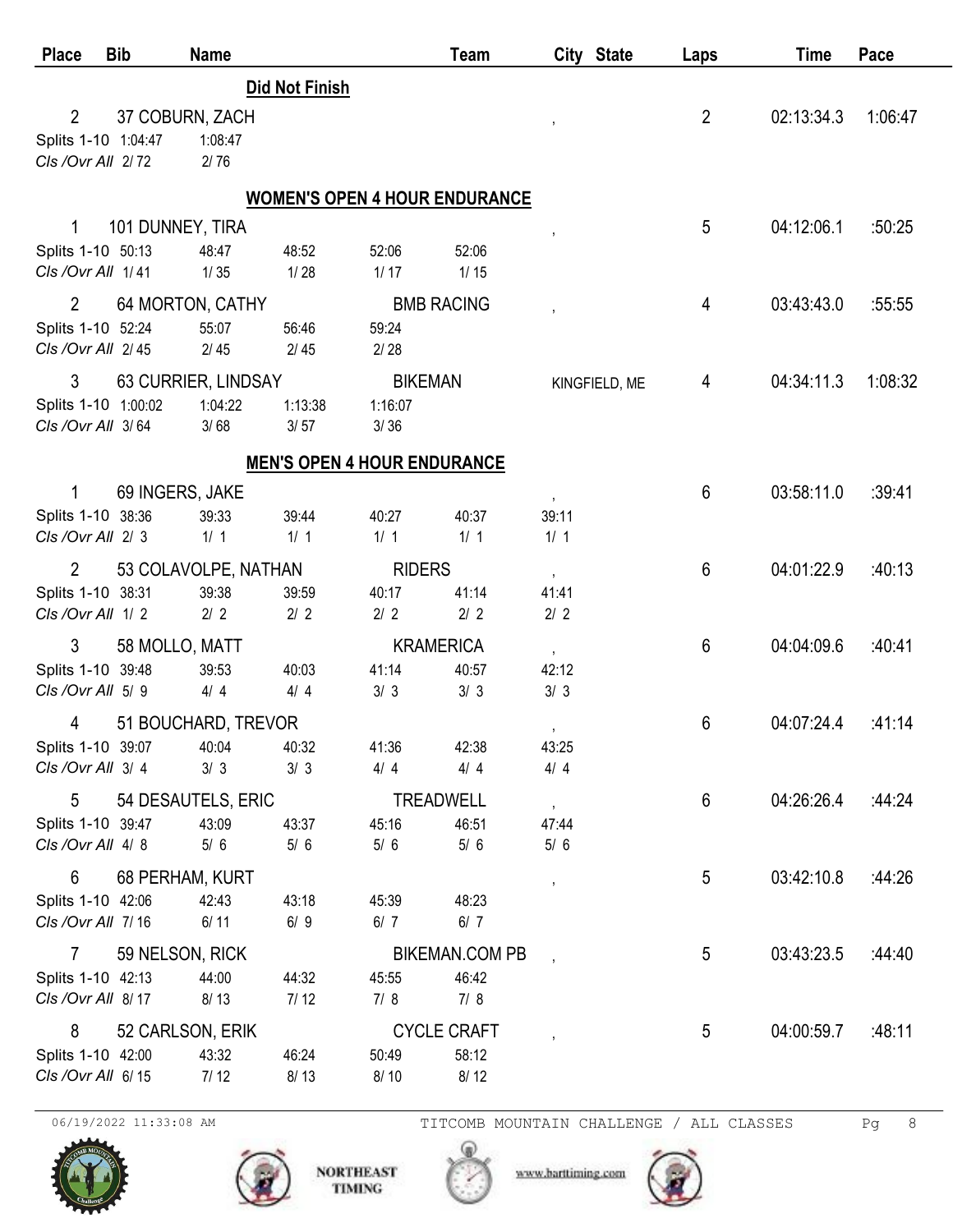| <b>Place</b>        | <b>Bib</b>    | <b>Name</b>                  |                                       |                 | Team                 |         | City State | Laps           | <b>Time</b> | Pace    |
|---------------------|---------------|------------------------------|---------------------------------------|-----------------|----------------------|---------|------------|----------------|-------------|---------|
| 9                   |               | 60 PEIXOTTO, CHRIS           |                                       |                 |                      | ,       |            | 5              | 04:47:49.7  | :57:33  |
| Splits 1-10 55:37   |               | 53:21                        | 1:00:45                               | 1:03:03         | 55:00                |         |            |                |             |         |
| Cls / Ovr All 12/52 |               | 10/49                        | 11/49                                 | 11/31           | 9/21                 |         |            |                |             |         |
| 10                  |               | 56 METCALF, ANDY             |                                       |                 |                      | ,       |            | 5              | 04:48:29.8  | :57:41  |
| Splits 1-10 53:58   |               | 57:05                        | 56:42                                 | 1:00:16         | 1:00:26              |         |            |                |             |         |
| CIs / Ovr All 10/49 |               | 12/54                        | 10/46                                 | 10/29           | 10/22                |         |            |                |             |         |
| 11                  |               | 55 FARRELL, ANDREW           |                                       | DR              |                      | ,       |            | 4              | 03:35:49.1  | :53:57  |
| Splits 1-10 44:26   |               | 1:04:12                      | 51:37                                 | 55:33           |                      |         |            |                |             |         |
| CIs / Ovr All 9/24  |               | 9/48                         | 9/42                                  | 9/24            |                      |         |            |                |             |         |
| 12                  | 65 LUNT, MATT |                              |                                       |                 |                      |         |            | 3              | 02:50:48.8  | :56:56  |
| Splits 1-10 54:46   |               | 56:05                        | 59:57                                 |                 |                      |         |            |                |             |         |
| CIs / Ovr All 11/50 |               | 11/53                        | 12/50                                 |                 |                      |         |            |                |             |         |
|                     |               |                              | <b>MEN'S SINGLE SPEED 4 HOUR ENDU</b> |                 |                      |         |            |                |             |         |
| 1                   |               | 32 REYNOLDS, MATT            |                                       | <b>WOODCOCK</b> |                      |         |            | 6              | 04:30:52.9  | :45:08  |
| Splits 1-10 42:52   |               | 44:25                        | 44:41                                 | 45:41           | 46:06                | 47:05   |            |                |             |         |
| CIs / Ovr All 1/18  |               | $1/15$                       | $1/14$                                | 1/9             | 1/9                  | 1/7     |            |                |             |         |
| $\overline{2}$      |               | 66 LLAGASSEY, JUSTIN         |                                       |                 |                      |         |            | 6              | 05:03:00.6  | :50:30  |
| Splits 1-10 44:14   |               | 45:43                        | 47:45                                 | 49:29           | 47:57                | 1:07:51 |            |                |             |         |
| Cls / Ovr All 2/23  |               | 2/19                         | 2/19                                  | 2/11            | $2/10$               | 2/8     |            |                |             |         |
| 3                   | 31 HULD, KAJ  |                              |                                       |                 |                      |         |            | 5              | 04:44:55.0  | :56:59  |
| Splits 1-10 52:50   |               | 53:30                        | 55:29                                 | 59:10           | 1:03:54              |         |            |                |             |         |
| CIs / Ovr All 3/44  |               | 3/44                         | 3/43                                  | 3/26            | 3/20                 |         |            |                |             |         |
|                     |               |                              | <b>WOMEN'S 2 PERSON - 2 LAP RELAY</b> |                 |                      |         |            |                |             |         |
| 1                   |               | 197 MAZOKI, KRISTEN          |                                       |                 | LADIES OF TITCOMB,   |         |            | $\overline{2}$ | 03:15:56.8  | 1:37:58 |
| Splits 1-10 1:36:21 |               | 1:39:34                      |                                       |                 |                      |         |            |                |             |         |
| CIs / Ovr All 1/103 |               | 1/93                         |                                       |                 |                      |         |            |                |             |         |
|                     |               |                              | <b>MEN'S 2 PERSON - 2 LAP RELAY</b>   |                 |                      |         |            |                |             |         |
| 1                   |               | 193 TH RILEY, TR RILEY       |                                       |                 | <b>COVID REBOUND</b> |         |            | $\overline{2}$ | 01:46:17.7  | :53:08  |
| Splits 1-10 50:03   |               | 56:14                        |                                       |                 |                      |         |            |                |             |         |
| CIs /Ovr All 1/60   |               | $1/59$                       |                                       |                 |                      |         |            |                |             |         |
| $\overline{2}$      |               | 195 C THERIAULT, R THERIAULT |                                       | <b>TERRIBLE</b> |                      |         |            | $\overline{2}$ | 02:14:04.9  | 1:07:02 |
| Splits 1-10 1:12:23 |               | 1:01:41                      |                                       |                 |                      |         |            |                |             |         |
| CIs /Ovr All 2/95   |               | 2/83                         |                                       |                 |                      |         |            |                |             |         |
| 3                   |               | 191 MAZOKI, CLEMENT          |                                       |                 | THEY TO SHALL        |         |            | $\overline{2}$ | 02:35:22.4  | 1:17:41 |
| Splits 1-10 1:36:12 |               | 59:09                        |                                       |                 |                      |         |            |                |             |         |
| Cls / Ovr All 3/102 |               | 3/90                         |                                       |                 |                      |         |            |                |             |         |